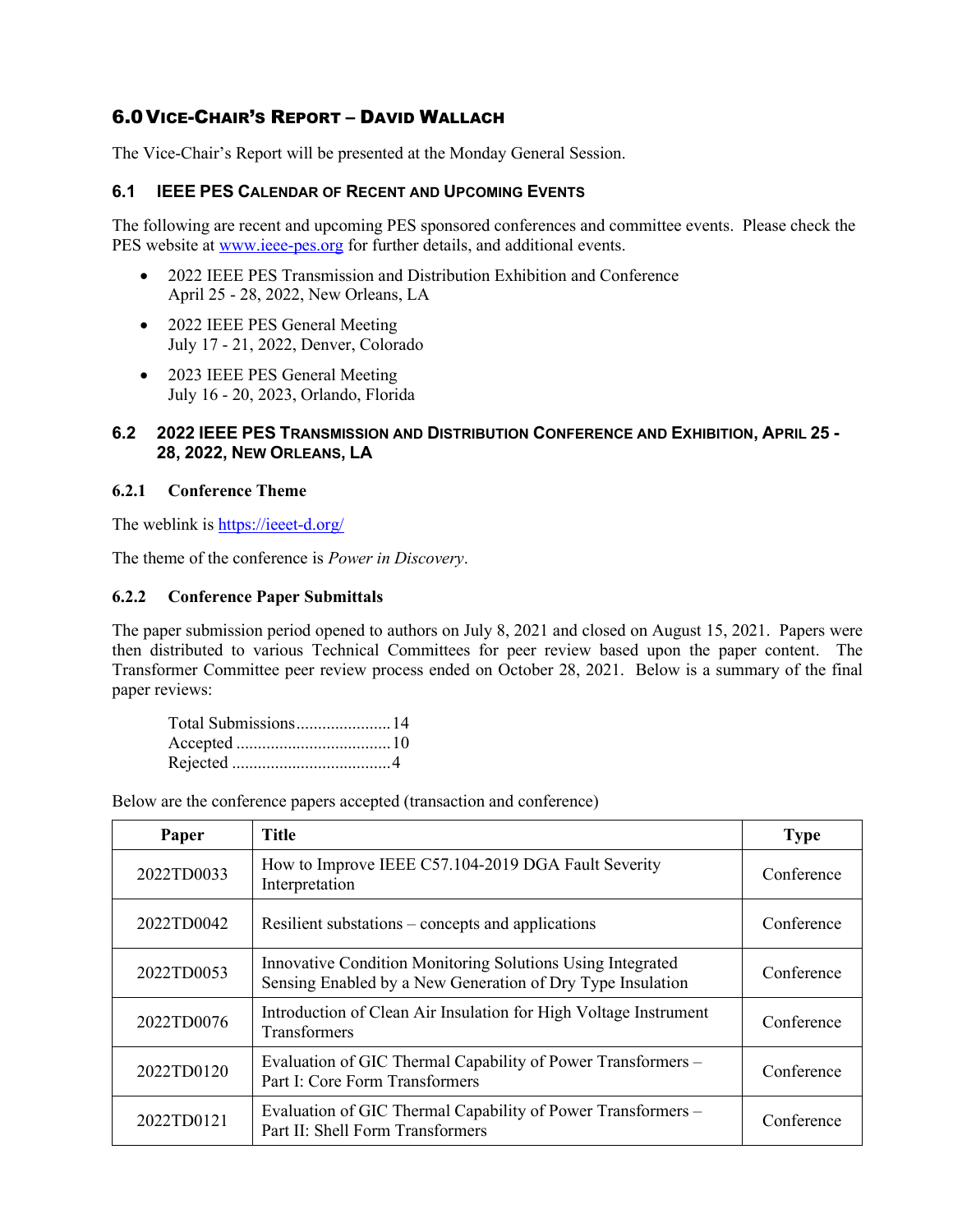| Paper      | <b>Title</b>                                                                                      | <b>Type</b> |
|------------|---------------------------------------------------------------------------------------------------|-------------|
| 2022TD0147 | Power flow control of carbon-neutral energy to industrialized urban<br>areas                      | Conference  |
| 2022TD0156 | Thermal Class of Thermally Upgraded Kraft Insulation in Synthetic<br>and Natural Ester Liquids    | Conference  |
| 2022TD0181 | Improved Gyrator-Capacitor Modeling of Magnetic Circuits with<br>Inclusion of Magnetic Hysteresis | Conference  |
| 2022TD0026 | Assessment of In-Service Synthetic Ester Filled Transformers at 33<br>kV and Below                | Transaction |

## **6.2.3 Panel Sessions**

There have been 3 panel sessions proposed for the Transformers Committee activities and two of them have been approved. The 3rd panel was not approved in time and has been moved to the 2022 GM.

The approved panels are:

- "Dual Nameplate kVA Distribution Transformers", Phil Hopkinson, Dan Mulkey, Kevin Rapp, Al Traut, Steven Rosenstock, Tom Prevost
- "Significant revisions made to C57.104, the IEEE Guide for the Interpretation of Gases Generated in Mineral Oil-Immersed Transformers", Scott Reed, David Wallach, Ed teNyenhuis

## **6.2.4 Tutorial Sessions**

One tutorial session was approved:

• "Digital condition-based Asset Management Systems" by Markus Stank, Alexei Babizki, Thorsten Krüger and Bastian Auerbach.

#### **6.2.5 Paper Reviewer Recognition**

Reviewing conference papers is a valuable service to both the authors and the transformer industry. The efforts spent by those who volunteer their time is an essential part of ensuring the papers that are presented are of the highest quality. The time and effort spent reviewing papers often goes unrecognized. The Transformers Committee offers its thanks and gratitude to the following people who volunteered their time to review one or more of the papers submitted. The number of offers received to review papers was tremendous.

| Tauhid Ansari             | Vijayan Krishnamurthy | Zoltan Roman    |
|---------------------------|-----------------------|-----------------|
| Steve Antosz              | Raja Kuppuswamy       | Alan Sbravati   |
| Claude Beauchemin         | Weijun Li             | Ewald Schweiger |
| <b>Enrique Betancourt</b> | Xose Lopez-Fernandez  | Jin Sim         |
| Daniel Blaydon            | Kumar Mani            | Kenneth Skinger |
| Ali Cheema                | Sue McNelly           | Mike Thibault   |
| Marc Foata                | Ross Mctaggart        | Jim Thompson    |
| George Frimpong           | Ali Naderian          | Kiran Vedante   |
| Eduardo Garcia            | Shankar Nambi         | Dharam Vir      |
| Jack Harley               | Poorvi Patel          | Joe Watson      |
| Gary Hoffman              | Christoph Ploetner    | Bruce Webb      |
| Philip Hopkinson          | <b>Tom Prevost</b>    | Drew Welton     |
| Akash Joshi               | <b>Bob Rasor</b>      | Kris Zibert     |
| Sheldon Kennedy           | <b>Scott Reed</b>     | Waldemar Ziomek |
| Zan Kiparizoski           | Diego Robalino        |                 |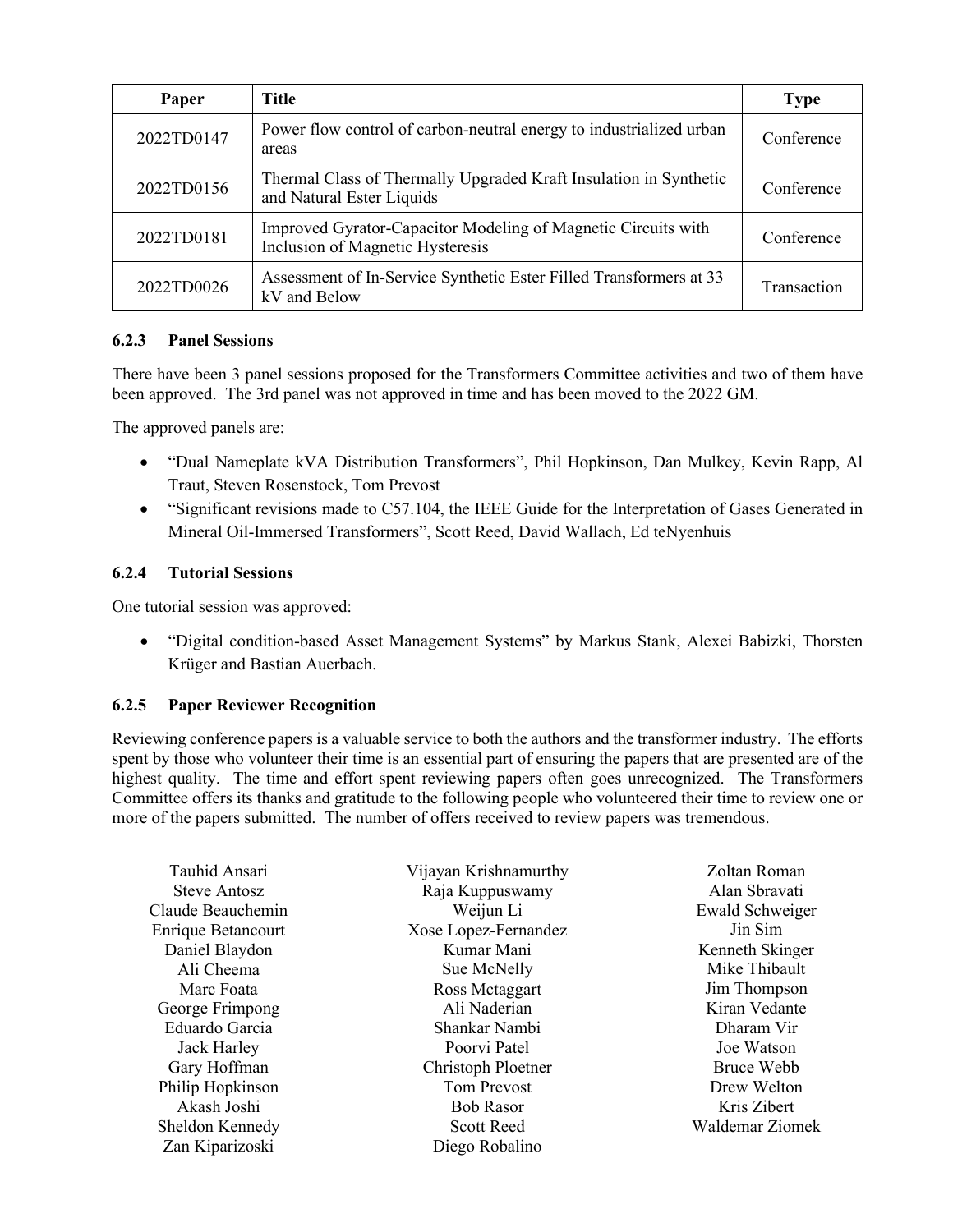## **6.3 2022 IEEE PES GENERAL MEETING, JULY 17 - 21, 2022, DENVER, COLORADO**

## **6.3.1 Conference Theme**

The weblink for the event is [http://pes-gm.org](http://pes-gm.org/)

The theme of the conference is *Powering a Sustainable Future in a Changing World*.

## **6.3.2 Conference Paper Submittals**

The paper submission period opened to authors on Oct 1, 2021 and closed on Nov 22, 2021. Papers were then distributed to various Technical Committees for peer review based upon the paper content. The Transformer Committee peer review process ended on Feb 14, 2022. Below is a summary of the final paper reviews:

The number of accepted papers is set by the PES Technical Council (target is 50%).

In addition, there was 1 transactions paper which is automatically accepted and does not require a peer review (not included in the numbers above).

Below are the conference papers accepted (transaction and conference)

| Paper       | Title                                                                                                                          | <b>Type</b>        |
|-------------|--------------------------------------------------------------------------------------------------------------------------------|--------------------|
| 22PESGM1144 | An Approach for Identification of Inter-Turn Fault Location in Transformer<br>Windings using Sweep Frequency Response Analysis | <b>Transaction</b> |
| 22PESGM1440 | Persistence of Excitation in an Online Monitoring of Transformer<br>Conference Paper                                           | Conference         |
| 22PESGM1590 | Impact of Load Tap Changer Control Operation Under Microgrid<br>Conditions                                                     | Conference         |
| 22PESGM1826 | Accurate Calculation of VAR Demand for a fleet of Power Transformers                                                           | Conference         |

#### **6.3.3 Panel Sessions**

One panel session has been approved for the Transformer Committee activities:

• Impact of Geomagnetically Induced Current (GIC) on Power Transformers and Power Systems", Ramsis Girgis, Mark Olson, Krishnat Patel, Ashley Commander, Thomas Hartmann, Anastasia O'Malley, Chris Pilch, Gary Hoffman and Dan Blaydon.Tutorial Sessions

## **6.3.4 Paper Reviewer Recognition**

Reviewing conference papers is a valuable service to both the authors and the transformer industry. The efforts spent by those who volunteer their time is an essential part of ensuring the papers that are presented are of the highest quality. The time and effort spent reviewing papers often goes unrecognized. The Transformers